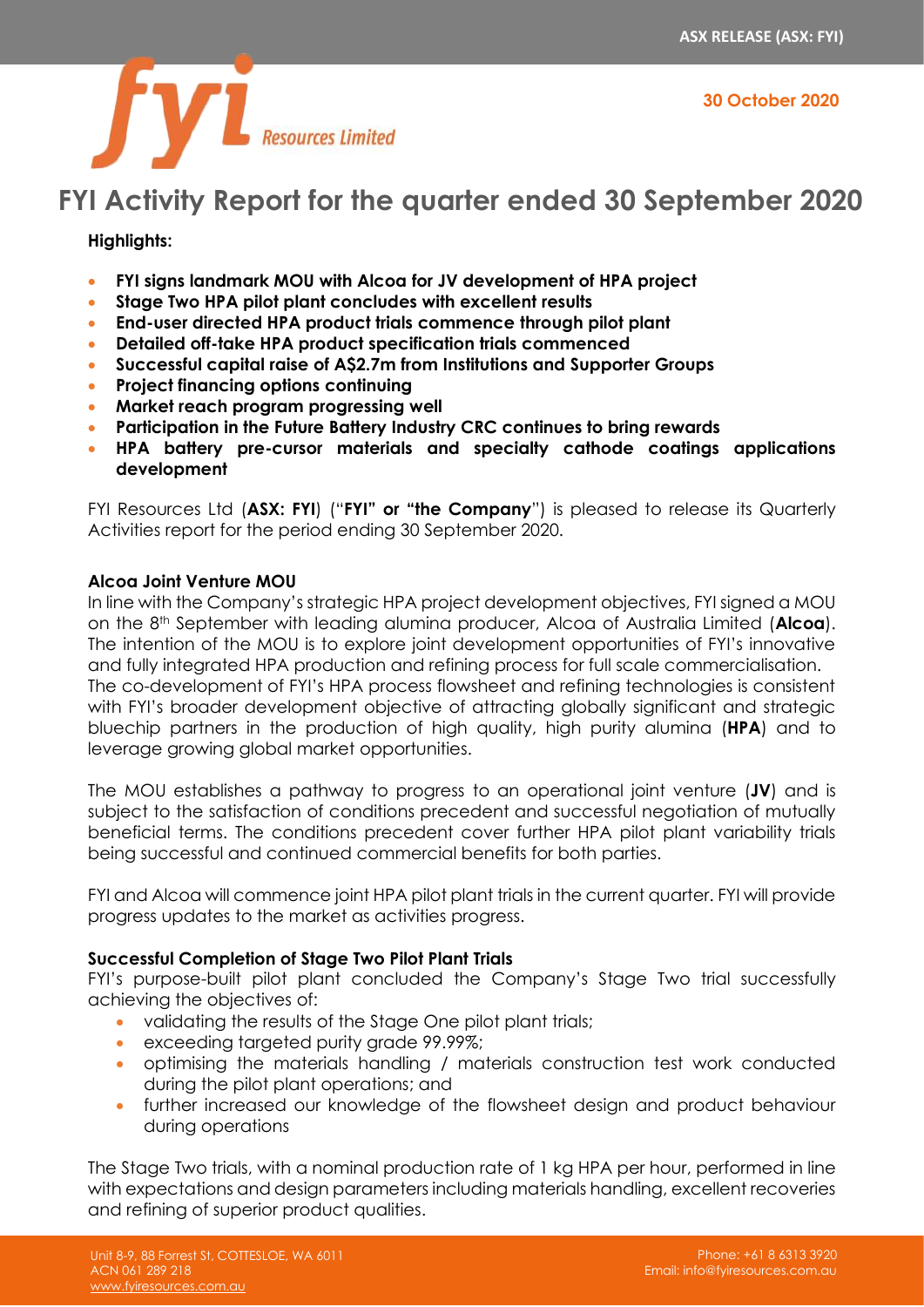

Through the testwork, FYI continues to demonstrate the effectiveness and efficiency of our low cost, innovative process flowsheet using conventional processing technologies and in so doing continues to de-risk the project and crucially, demonstrate our HPA production capabilities to our leading potential partners and off-take groups.

The pilot plant test work is critical in developing and refining our HPA product advantages and also assisting in our market reach process in attracting potential off-take customer interest.

In response to specific end user requests, after satisfying internal quality control measures and purity levels (>99.99% Al<sub>2</sub>O<sub>3</sub>), the final product was packaged and sent to potential customers requesting additional HPA for qualification assessment.

In addition, 20kg of Stage Two HPA material was forwarded to a third-party service for specialised finishing work which was overseen by a potential customer.

### **Detailed HPA Product Trial**

During the quarter, FYI commenced a detailed HPA production trial through the Company's purpose-built pilot plant facility.

The trial was designed to conduct detailed studies to optimise desired physical characteristics of FYI's HPA to meet certain product requirements and specifications as requested by various potential customers. The trial production run was completed successfully (see ASX release 27/10/2020) with initial observations being positive for the precursor and broader HPA cathode and cell coating applications currently being explored by the Company.

At time of publication of this quarterly, internal quality assessment and detailed analyses has not been completed. The results are pending and will be reported upon when the analysis results become available.

FYI continues to refine and develop the process flowsheet and our production expertise to closer align our HPA quality and purity to the end user product requirements to strengthening our commercial advantage.

#### **Customer Engagement and Market Reach**

FYI is fully committed to become a global producer and supplier of premium HPA into the rapidly growing LED and lithium-ion battery markets. As HPA is a developing market product, FYI believes it has a number of points of difference with its integrated HPA production that provides a distinct commercial advantage and appeal to customer groups.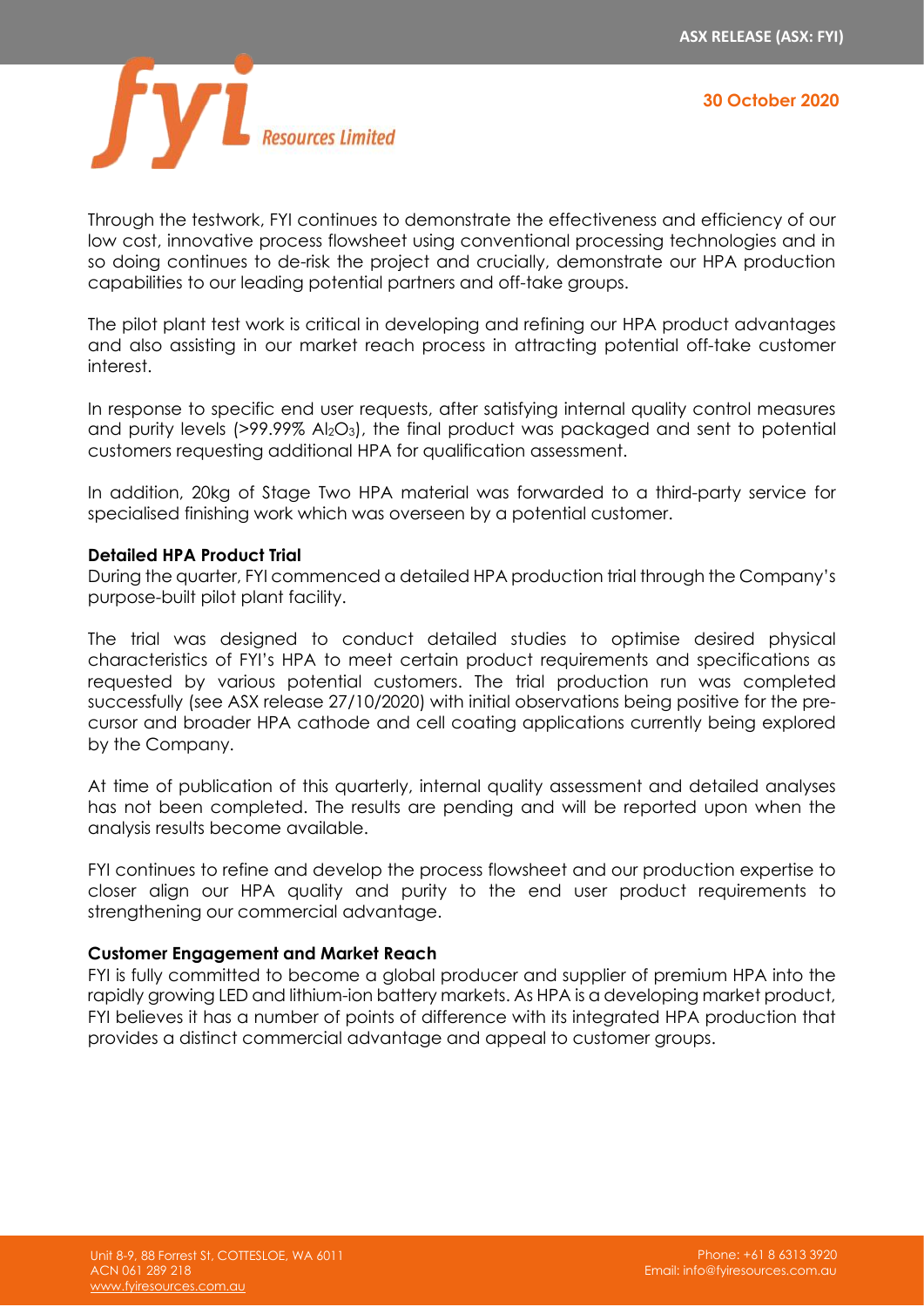

FYI has been active in identifying key potential customers in targeted markets. FYI has implemented a structured program to deliver on customer assessment requirements of FYI's high quality HPA through the various channels that the Company has been developing. FYI maintains a focus on the LED and primary lithium-ion battery markets, however potential customer inquiry has come from broader battery pre-curser applications which demonstrate significant growth as battery technologies advance ie Nickel:Cobalt:Aluminium (NCA) and Nickel:Cobalt:Manganese:Aluminium (NCMA) cathode chemistries.

The supply-chain opportunities continue to emerge as our HPA product development increases as a result of our successful pilot plant trials enhancing the product acceptance with Tier One customer groups

### **Project Financing**

The Company continues to review project financing opportunities that include traditional and non-market correlated options.

Excellent project return on investment outcomes highlighted in the Company's definitive feasibility study (**DFS**) demonstrate the attractiveness of the project to all financiers that the Company has engaged in funding discussions. The Company will progress the financing evaluation discussions to provide the most suitable funding to match the over-all project forecasts. Funding will be at project level to accommodate future possible stakeholders.

## **Future Battery Industry CRC**

FYI is a founding member and partner of the [Western Australian government's \\$135m Future](https://stockhead.com.au/resources/industry-interest-in-new-battery-metals-research-centre-is-gathering-steam/)  [Batteries Industries Cooperative Research Centre \(](https://stockhead.com.au/resources/industry-interest-in-new-battery-metals-research-centre-is-gathering-steam/)**FBI CRC**) based out of Curtin University in Perth.

The FBI CRC is a research partnership of 58 industry, academic and government partners to establish and develop new battery related opportunities in Australia to capitalise on the value-add from moving further along the battery value chain.

The predicted increase in demand for electric vehicle batteries is forecast to be very high. It is widely recognised as a once in a generation opportunity for Australia to create new industries and provides substantial leverage for Australia's minerals producers to increase downstream participation and become better integrated in clean energy and battery storage industries.

A recent report, "State of Play: Australia's Battery Industries", commissioned by the FBI CRC indicates that this migration along the value chain will bring significant social, environmental and economic benefits to Australia by placing Australia as a trusted supplier and an exporter of value-added products, rather than as an exporter of raw materials.

FYI has entered into a number of study and research programs within the FBI-CRC that may provide broader market opportunities as well as lead to further improvements of our innovative HPA refining process.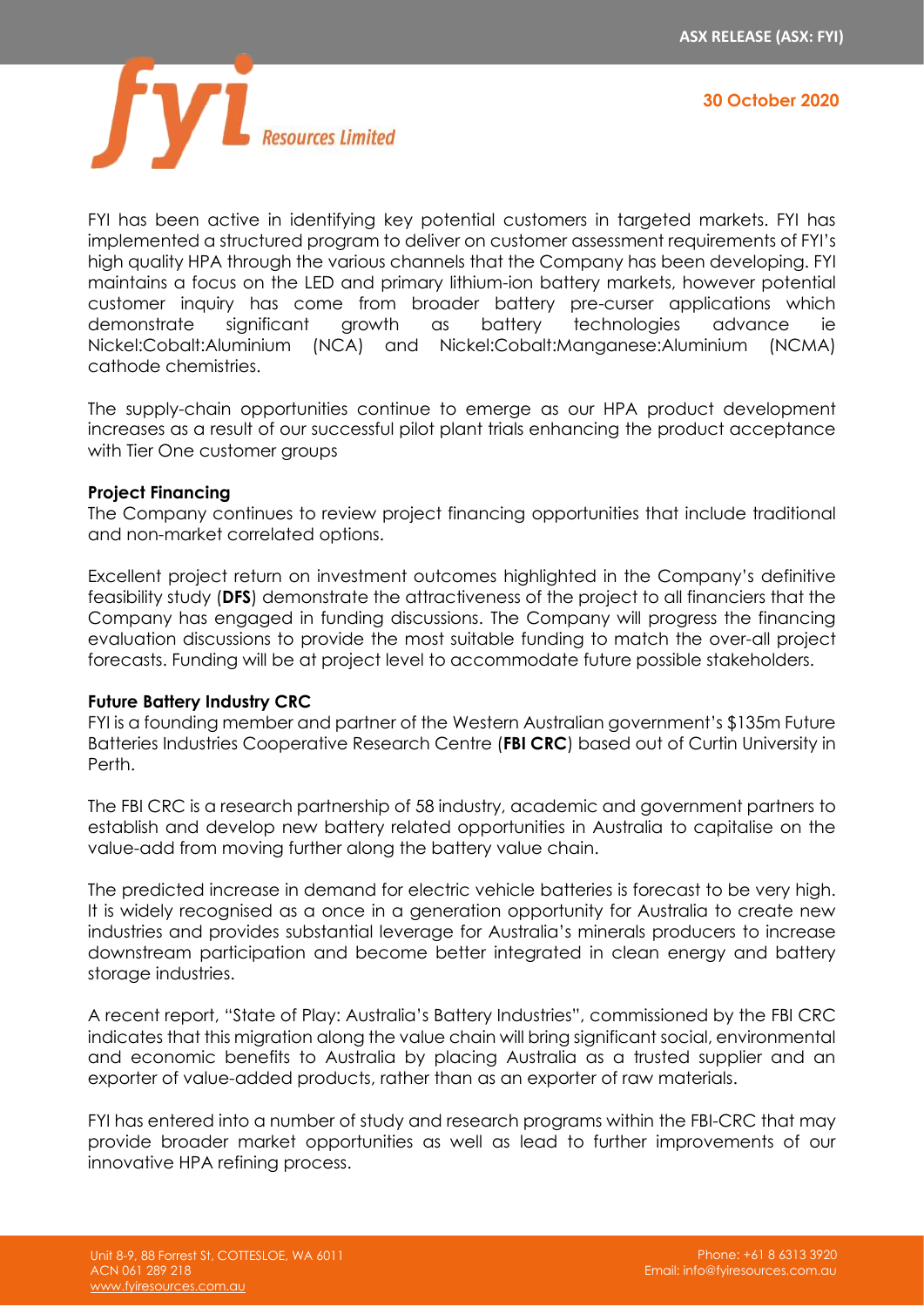

More information on the Future Batteries Industry Cooperative Research Centre may be viewed on the group's website at *fbicrc.com.au*

## **Corporate**

## **Capital Raise Concluded**

FYI successfully raised \$2.7 million through a two-tranche placement to sophisticated and professional investors, pursuant to section 708 of the Corporations Act 2001 (Cth) via the issue of 45.0 million fully paid ordinary shares at \$0.06 per share.

The Placement received strong support from local and international investors, several existing major shareholders as well as welcoming a new cornerstone investor, Mr Ken Hall (formerly of Pacific Energy).

## **Current cash and facilities**

FYI's current cash position is \$1.6m.

FYI maintains an \$80m equity funding facility through Luxembourg-based private equity group, GEM Global Yield LLC SCS (**GEM**) to assist financing for the Company's planned development of its HPA project and working capital purposes accessed at FYI's election.

FYI intends to utilise the capital support at key funding stages to manage shareholder dilution and to support other major financing packages.

## **Planned December Quarter Activities**

- Commence HPA pilot plant trials in collaboration with Alcoa
- Progress joint strategy and JV discussions with Alcoa
- Finalise detailed product development trial test work and analysis
- Continued potential customer engagement and follow up on product qualification assessment
- Continue off-take MOU discussions with potential customers
- Respond to potential customer feedback enquiries for HPA product development
- Advance project financing discussions

## **Additional ASX Information**

ASX listing rule 5.3.1 and 5.3.2 - Exploration and evaluation cash payments (net of GST) during the quarter was approximately \$889,000. Details of exploration and evaluation and development activities during the September 2020 quarter are set out in this report. There were no substantive mining production activities during the quarter.

ASX listing rule 5.3.5 - Appendix 5B, Section 6.1 – description of payments: During the quarter approximately \$2,700 was paid to Directors for director and consulting fees.

Authorised for release by Roland Hill, Managing Director.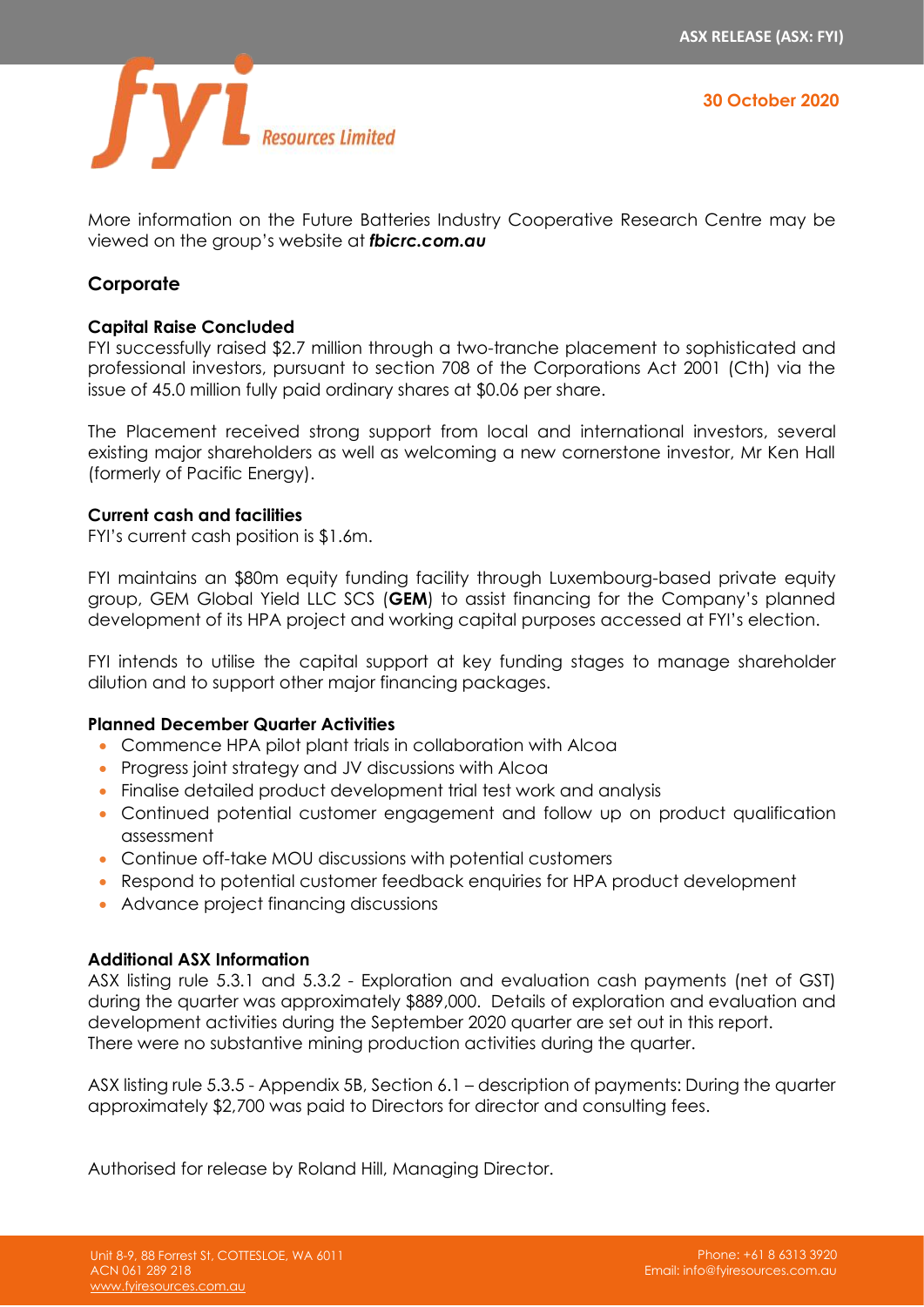



## **For more information please contact:**

**Roland Hill** Managing Director Tel: +61 414 666 178 [roland.hill@fyiresources.com.au](mailto:roland.hill@fyiresources.com.au) **Simon Hinsley** Investor & Media Relations Tel: 0401 809 653 [simon@nwrcommunications.com.au](mailto:simon@nwrcommunications.com.au)

#### **About Alcoa**

Alcoa is a global industry leader in the production of bauxite, alumina and aluminum, a position enhanced by a portfolio of value-added cast and rolled products and select energy assets. Since developing the aluminum industry more than 130 years ago, Alcoa has built a legacy of breakthrough innovations and best practices that have led to efficiency, safety, sustainability and stronger communities wherever they operate.

Alcoa of Australia Limited (Alcoa) is owned 60 per cent by Alcoa Corporation and 40 per cent by Alumina Limited.

The Australian operations represent one of the world's largest integrated bauxite mining, alumina refining and aluminium smelting systems and add value to Australia's local, state and national economies at every stage.

Alcoa's operations support approximately 4,250 direct jobs, predominantly in regional Australia. Operations include:

- Two bauxite mines in Western Australia (Huntly and Willowdale)
- Three alumina refineries in Western Australia (Kwinana, Pinjarra and Wagerup)
- One aluminium smelter in Victoria (Portland)
- Two dedicated port facilities in Western Australia (Kwinana and Bunbury)

#### **About FYI Resources Limited**

FYI is developing a long life fully integrated high quality, high purity alumina production project for both traditional and new technology markets. FYI's corporate objective is to position itself to be a significant producer of HPA within these rapidly developing markets which include applications in LED, electric vehicle, smartphone and television screen as well as other associated high-tech product markets.

The robust economic business case for production of HPA from FYI's Cadoux project, north-east of Perth in Western Australia, entails controlled production from a 100%-owned feedstock source, mined on a schedule to match supply requirements of the proposed refinery at Kwinana, south of Perth. FYI's ability to control the integrated process should ensure product quality, consistency and provenance – an increasingly important product selection criteria for customers who rely on knowing the origins and record of ownership in a product's supply chain.

The foundation of FYI's HPA strategy is the innovative and integrated processing flowsheet utilising moderate temperature and atmospheric pressure technologies. These factors combine resulting in world class HPA project potential.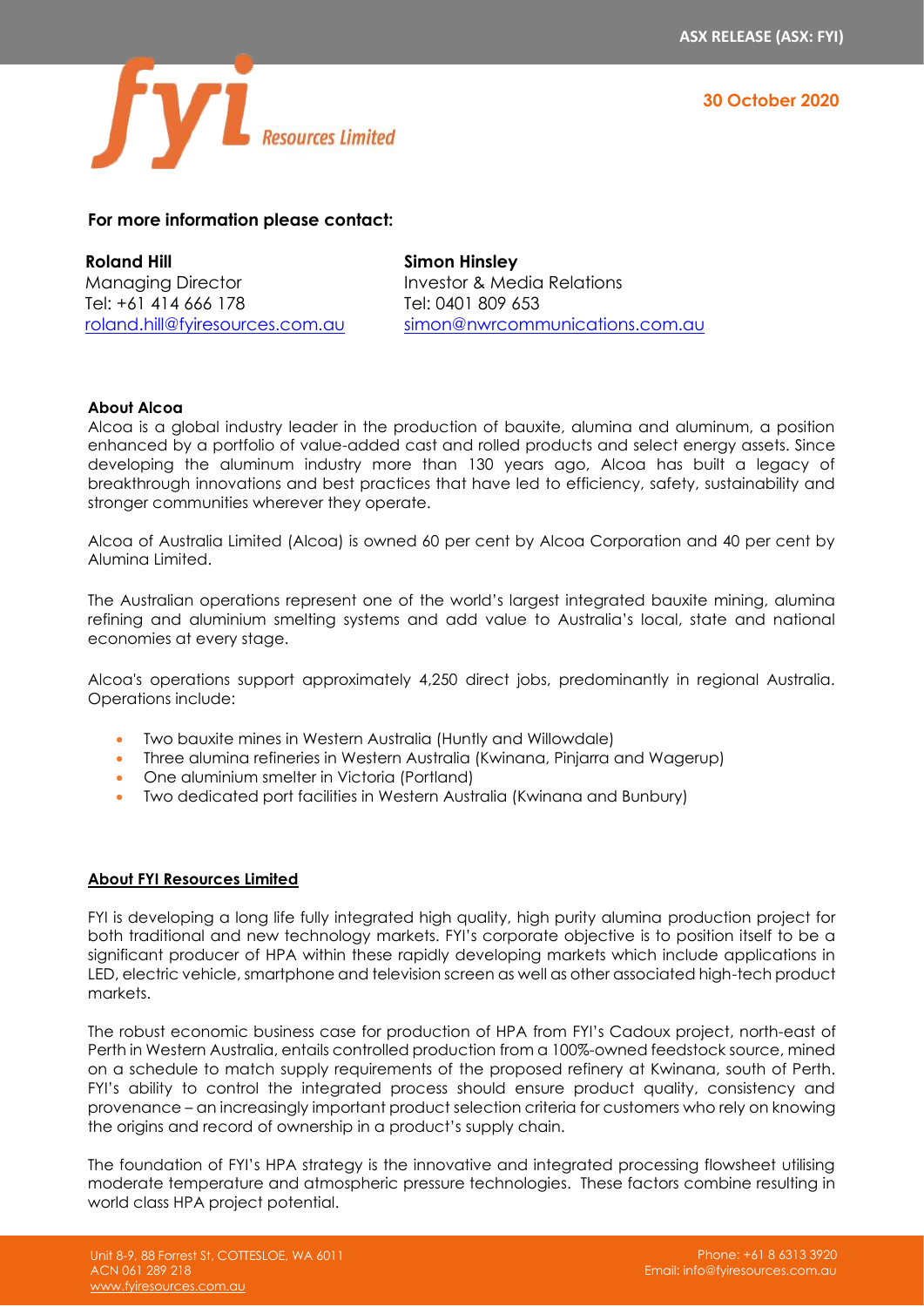

| Tenement     | Location        | Interest at the beginning of<br>the quarter | Interest at the end of the<br>avarter |
|--------------|-----------------|---------------------------------------------|---------------------------------------|
| E70/4673     | Western         | 100%                                        | 100%                                  |
| M70/1388     | Australia       | 100%                                        | 100%                                  |
| WMM SPLs (6) | <b>Thailand</b> | 100% (under application)                    | 100% (under application)              |

## **Interest in Mineral Tenements at 30 September 2020**

#### **Cautionary Statements**

#### **Substance of DFS**

The DFS referred to in this announcement is a study of the potential viability of the Cadoux Kaolin Project. It has been undertaken to understand the technical and economic viability of the Project.

The DFS assumes as a 25-year Project life based only on Proved and Probable Ore Reserves (100%).

The DFS is based on the material assumptions outlined elsewhere in this announcement and the appended summary of the DFS. These include assumptions about the availability of funding. While the Company considers all of the material assumptions to be based on reasonable grounds, there is no certainty that they will prove to be correct or that the range of outcomes indicated by this DFS will be achieved.

To achieve the range of outcomes indicated in the DFS, funding in the order of A\$189 million will likely be required. Investors should note that there is no certainty that the Company will be able to raise the amount of funding when needed. It is also possible that such funding may only be available on terms that may be dilutive to or otherwise affect the value of the Company's existing shares.

It is also possible that the Company could pursue other "value realisation" strategies such as a sale, partial sale or joint venture of the Project. If it does, this could materially reduce the Company's proportionate ownership of the Project.

#### **General and forward-looking statements**

The contents of this announcement reflect various technical and economic conditions, assumptions and contingencies which are based on interpretations of current market conditions at the time of writing. Given the nature of the resources industry, these conditions can change significantly and without notice over relatively short periods of time. Consequently, actual results may vary from those detailed in this announcement.

Some statements in this announcement regarding estimates or future events are forward-looking statements. They include indications of, and guidance on, future earnings, cash flow, costs and financial performance. Such forward-looking statements are provided as a general guide only and should not be relied on as a guarantee of future performance. When used in this announcement, words such as, but are not limited to, "could", "planned", "estimated", "expect", "intend", "may", "potential", "should", "projected", "scheduled", "anticipates", "believes", "predict", "foresee", "proposed", "aim", "target", "opportunity", "nominal", "conceptual" and similar expressions are forwardlooking statements.

Although the Company believes that the expectations reflected in these forward-looking statements are reasonable, such statements involve risks and uncertainties, and no assurance can be given that actual results will be consistent with these forward-looking statements.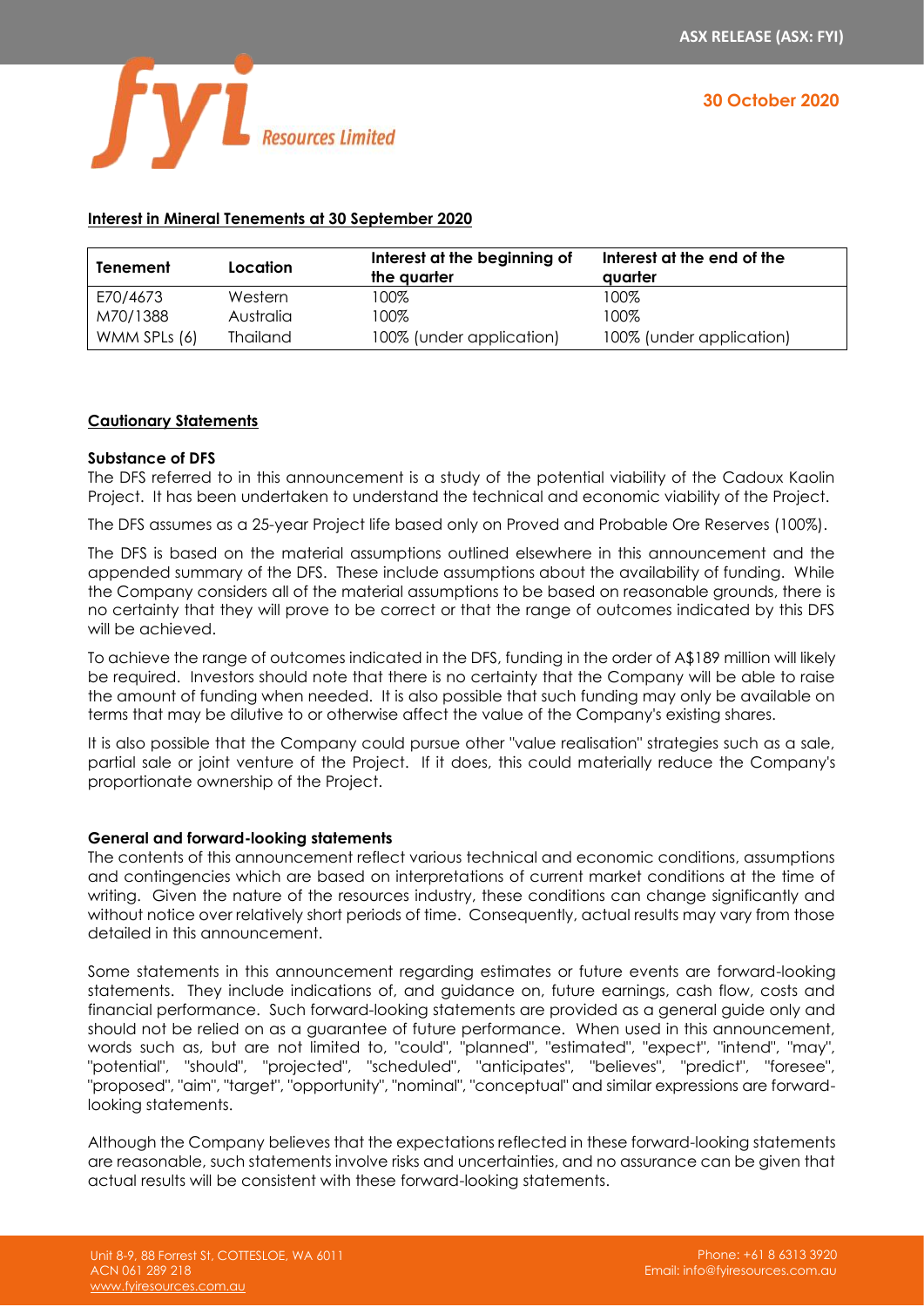

The contents of this release are also subject to significant risks and uncertainties that include but are not limited those inherent in mine development and production, geological, mining, metallurgical and processing technical problems, the inability to obtain and maintain mine licences, permits and other regulatory approvals required in connection with mining and processing operations, competition for among other things, capital, acquisitions of reserves, undeveloped lands and skilled personnel, incorrect assessments of the value of projects and acquisitions, changes in commodity prices and exchange rates, currency and interest rate fluctuations and other adverse economic conditions, the potential inability to market and sell products, various events which could disrupt operations and/or the transportation of mineral products, including labour stoppages and severe weather conditions, the demand for and availability of transportation services, environmental, native title, heritage, taxation and other legal problems, the potential inability to secure adequate financing and management's potential inability to anticipate and manage the foregoing factors and risks.

All persons should consider seeking appropriate professional legal, financial and taxation advice in reviewing this announcement and all other information with respect to the Company and evaluating the business, financial performance and operations of the Company. Neither the provision of this announcement nor any information contained in this announcement or subsequently communicated to any person in connection with this announcement is, or should be taken as, constituting the giving of investment or financial advice to any person. This announcement does not take into account the individual investment objective, financial or tax situation or particular needs of any person.

#### **Competent Persons Statements**

#### **Metallurgy**

The information in this report that relates to metallurgy and metallurgical test work is based on information reviewed and compiled by Mr Daryl Evans, a Competent Person who is a Fellow of the Australian Institute of Mining and Metallurgy (AusIMM).

Mr Evans is an employee of Independent Metallurgical Operations Pty Ltd, and is a contractor to FYI. Mr Evans has sufficient experience that is relevant to this style of processing and type of deposit under consideration, and to the activity that he has undertaken to qualify as a Competent Person as defined in the 2012 Edition of the "Australasian Code for the Reporting of Exploration Results, Mineral Resources and Ore Reserves". Announcements in respect to previous metallurgical results are available to view on the Company's website at [www.fyiresources.com.au](http://www.fyiresources.com.au/) .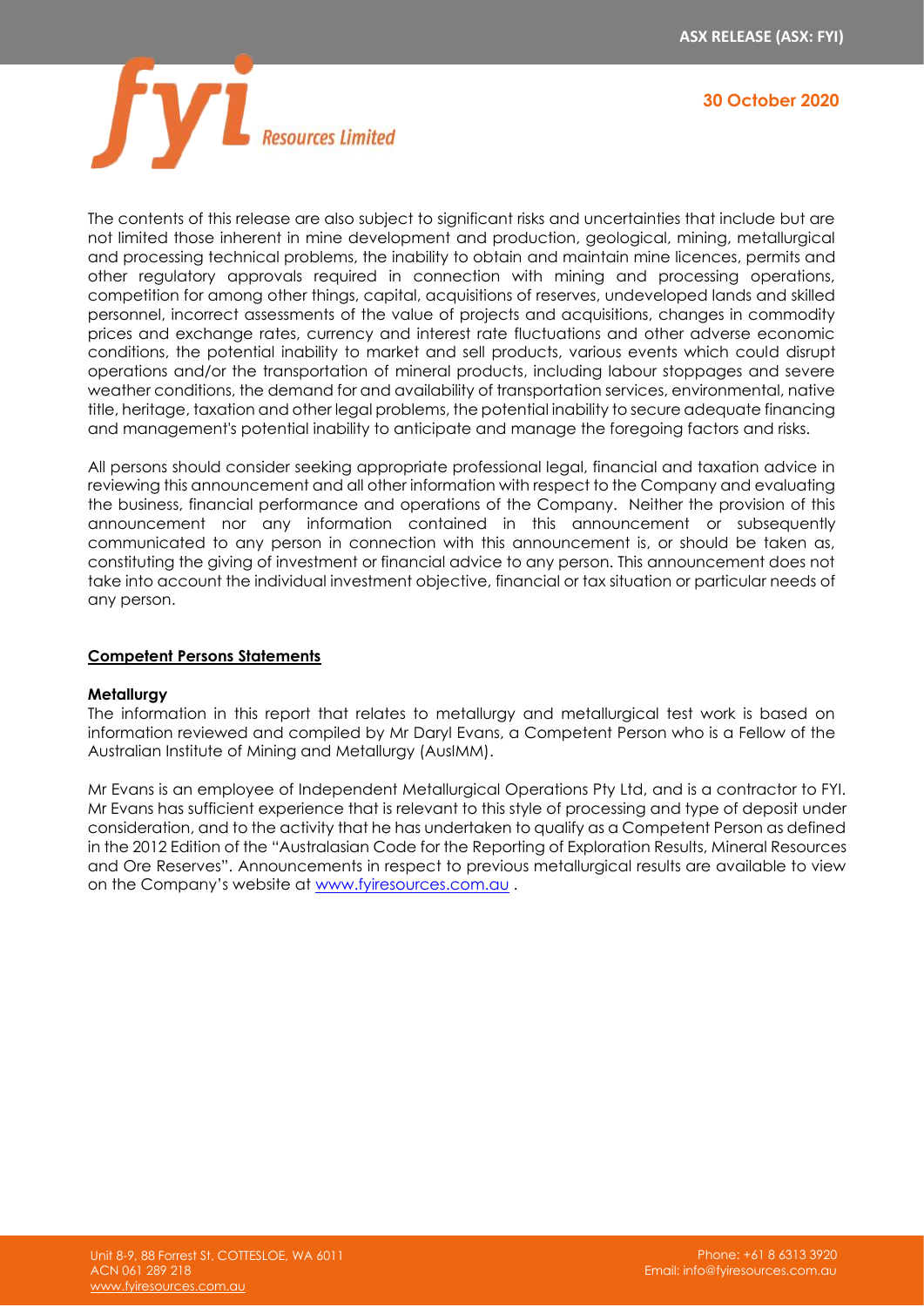## **Appendix 5B**

## **Mining exploration entity or oil and gas exploration entity quarterly cash flow report**

| 85 061 289 218               | 30 September 2020                 |
|------------------------------|-----------------------------------|
| ABN                          | Quarter ended ("current quarter") |
| <b>FYI Resources Limited</b> |                                   |
| Name of entity               |                                   |

| <b>Consolidated statement of cash flows</b> |                                                   | <b>Current quarter</b><br>\$A'000 | Year to date<br>(3 months)<br>\$A'000 |
|---------------------------------------------|---------------------------------------------------|-----------------------------------|---------------------------------------|
| 1.                                          | Cash flows from operating activities              |                                   |                                       |
| 1.1                                         | Receipts from customers                           |                                   |                                       |
| 1.2                                         | Payments for                                      |                                   |                                       |
|                                             | exploration & evaluation<br>(a)                   | (889)                             | (889)                                 |
|                                             | development<br>(b)                                |                                   |                                       |
|                                             | production<br>(c)                                 |                                   |                                       |
|                                             | staff costs<br>(d)                                | (3)                               | (3)                                   |
|                                             | (e) administration and corporate costs            | (174)                             | (174)                                 |
| 1.3                                         | Dividends received (see note 3)                   |                                   |                                       |
| 1.4                                         | Interest received                                 |                                   |                                       |
| 1.5                                         | Interest and other costs of finance paid          |                                   |                                       |
| 1.6                                         | Income taxes paid                                 |                                   |                                       |
| 1.7                                         | Government grants and tax incentives              | 5                                 | 5                                     |
| 1.8                                         | Other (provide details if material)               |                                   |                                       |
| 1.9                                         | Net cash from / (used in) operating<br>activities | (1,061)                           | (1,061)                               |

| 2.  |     | Cash flows from investing activities |   |
|-----|-----|--------------------------------------|---|
| 2.1 |     | Payments to acquire or for:          |   |
|     | (a) | entities                             | - |
|     | (b) | tenements                            | ٠ |
|     | (C) | property, plant and equipment        | - |
|     | (d) | exploration & evaluation             | - |
|     | (e) | investments                          | - |
|     |     | other non-current assets             | ۰ |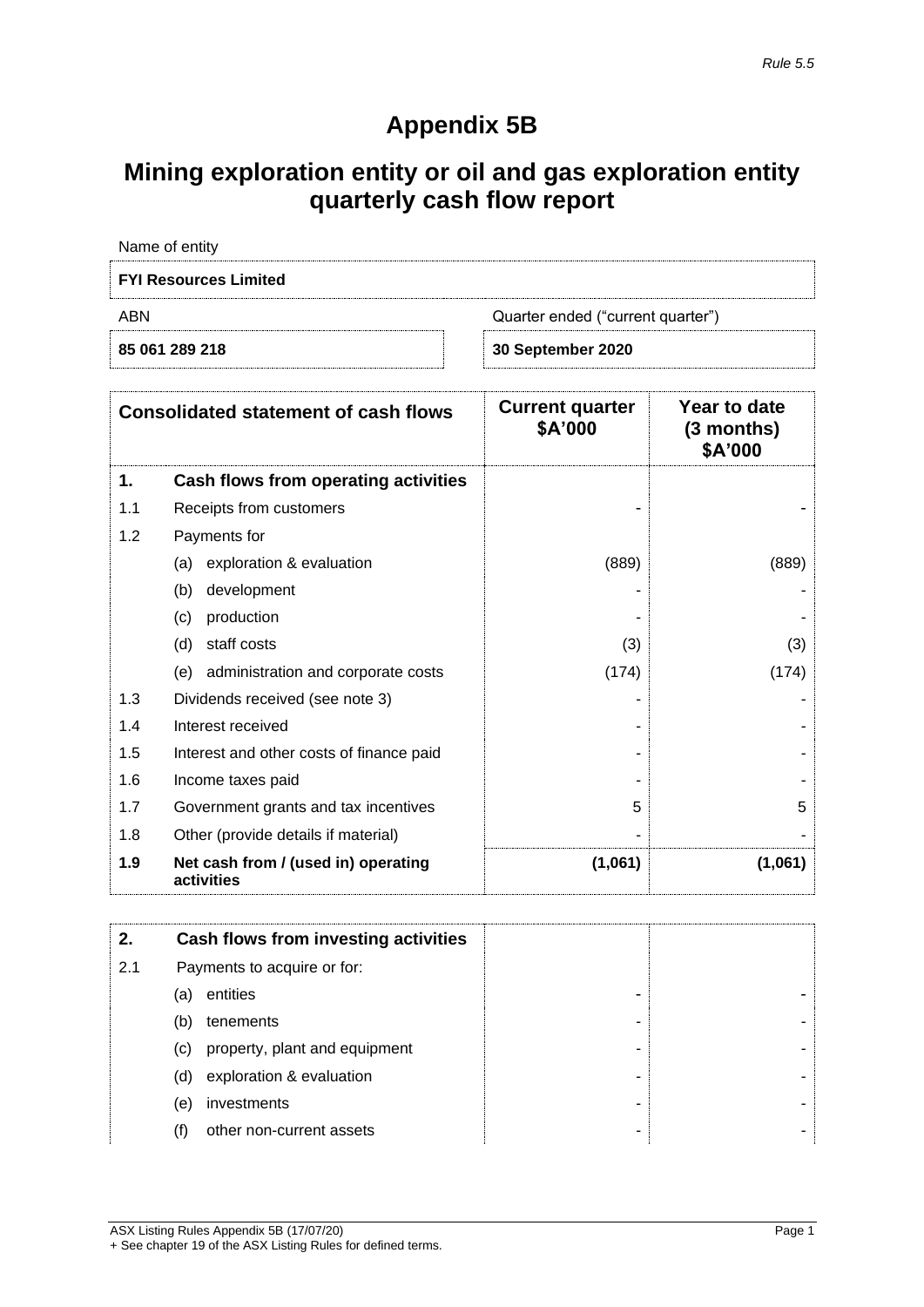|     | <b>Consolidated statement of cash flows</b>       | <b>Current quarter</b><br>\$A'000 | Year to date<br>$(3$ months)<br>\$A'000 |
|-----|---------------------------------------------------|-----------------------------------|-----------------------------------------|
| 2.2 | Proceeds from the disposal of:                    |                                   |                                         |
|     | entities<br>(a)                                   |                                   |                                         |
|     | (b)<br>tenements                                  |                                   |                                         |
|     | property, plant and equipment<br>(c)              |                                   |                                         |
|     | (d)<br>investments                                |                                   |                                         |
|     | other non-current assets<br>(e)                   |                                   |                                         |
| 2.3 | Cash flows from loans to other entities           |                                   |                                         |
| 2.4 | Dividends received (see note 3)                   |                                   |                                         |
| 2.5 | Other (provide details if material)               |                                   |                                         |
| 2.6 | Net cash from / (used in) investing<br>activities |                                   |                                         |

| 3.   | Cash flows from financing activities                                                       |       |       |
|------|--------------------------------------------------------------------------------------------|-------|-------|
| 3.1  | Proceeds from issues of equity securities<br>(excluding convertible debt securities)       | 1,300 | 1,300 |
| 3.2  | Proceeds from issue of convertible debt<br>securities                                      |       |       |
| 3.3  | Proceeds from exercise of options                                                          | 180   | 180   |
| 3.4  | Transaction costs related to issues of equity<br>securities or convertible debt securities | (117) | (117) |
| 3.5  | Proceeds from borrowings                                                                   |       |       |
| 3.6  | Repayment of borrowings                                                                    |       |       |
| 3.7  | Transaction costs related to loans and<br>borrowings                                       |       |       |
| 3.8  | Dividends paid                                                                             |       |       |
| 3.9  | Other (provide details if material)                                                        |       |       |
| 3.10 | Net cash from / (used in) financing<br>activities                                          | 1,363 | 1,363 |

|     | Net increase / (decrease) in cash and<br>cash equivalents for the period |         |       |
|-----|--------------------------------------------------------------------------|---------|-------|
| 4.1 | Cash and cash equivalents at beginning of<br>period                      | 108     | 108   |
| 4.2 | Net cash from / (used in) operating<br>activities (item 1.9 above)       | (1,061) | 1.061 |
| 4.3 | Net cash from / (used in) investing activities<br>(item 2.6 above)       |         |       |
| 4.4 | Net cash from / (used in) financing activities<br>(item 3.10 above)      | 1,363   | 1.363 |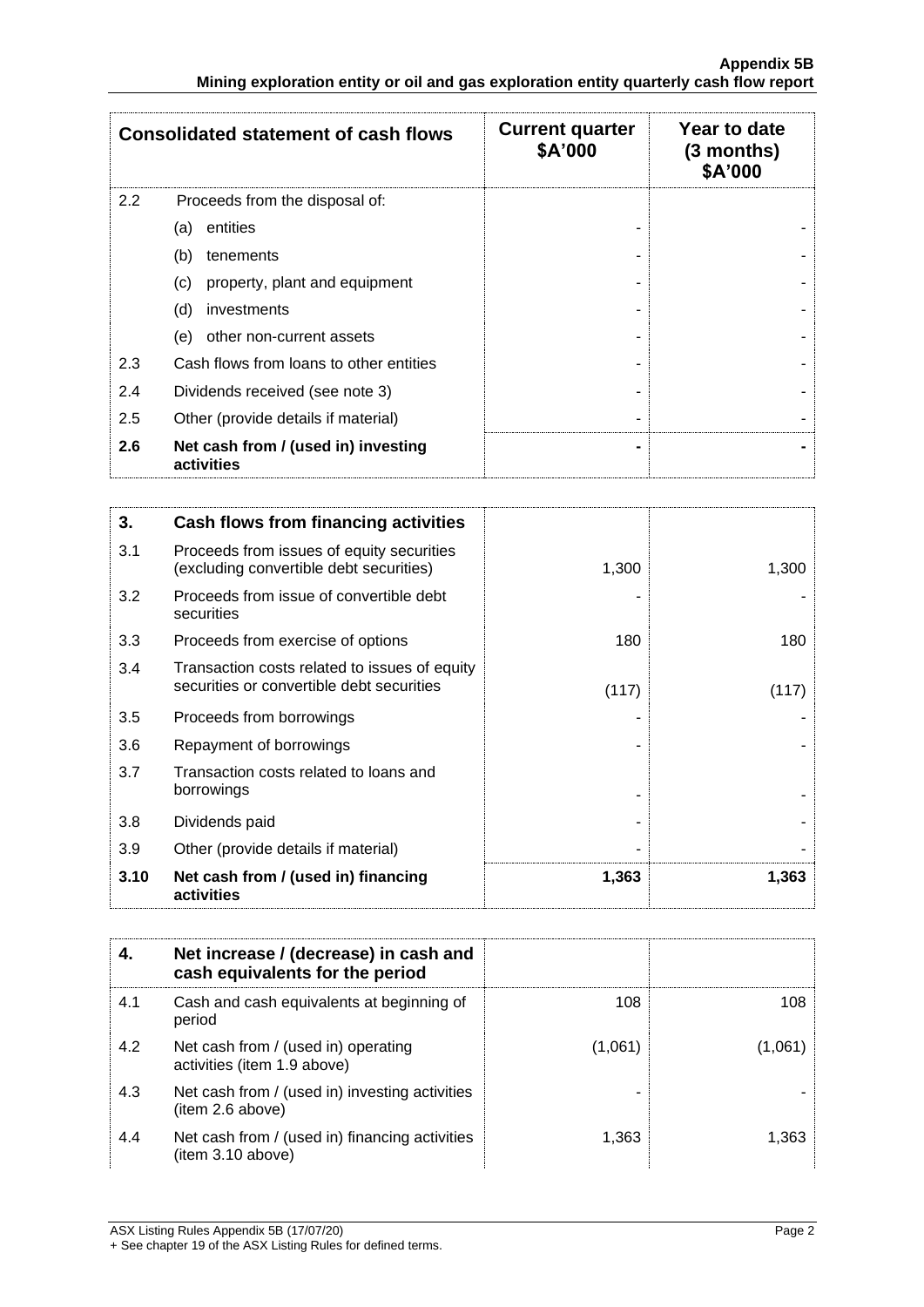|     | <b>Consolidated statement of cash flows</b>          | <b>Current quarter</b><br>\$A'000 | Year to date<br>$(3$ months)<br>\$A'000 |
|-----|------------------------------------------------------|-----------------------------------|-----------------------------------------|
| 4.5 | Effect of movement in exchange rates on<br>cash held |                                   |                                         |
| 4.6 | Cash and cash equivalents at end of<br>period        | 410                               |                                         |

| 5.  | Reconciliation of cash and cash<br>equivalents<br>at the end of the quarter (as shown in the<br>consolidated statement of cash flows) to the<br>related items in the accounts | <b>Current quarter</b><br>\$A'000 | <b>Previous quarter</b><br>\$A'000 |
|-----|-------------------------------------------------------------------------------------------------------------------------------------------------------------------------------|-----------------------------------|------------------------------------|
| 5.1 | <b>Bank balances</b>                                                                                                                                                          | 410                               | 108                                |
| 5.2 | Call deposits                                                                                                                                                                 |                                   |                                    |
| 5.3 | <b>Bank overdrafts</b>                                                                                                                                                        |                                   |                                    |
| 5.4 | Other (provide details)                                                                                                                                                       | -                                 |                                    |
| 5.5 | Cash and cash equivalents at end of<br>quarter (should equal item 4.6 above)                                                                                                  | 410                               | 108                                |

| 6.  | Payments to related parties of the entity and their<br>associates                                                                                           | <b>Current quarter</b><br><b>\$A'000</b> |  |
|-----|-------------------------------------------------------------------------------------------------------------------------------------------------------------|------------------------------------------|--|
| 6.1 | Aggregate amount of payments to related parties and their<br>associates included in item 1                                                                  |                                          |  |
| 6.2 | Aggregate amount of payments to related parties and their<br>associates included in item 2                                                                  |                                          |  |
|     | Note: if any amounts are shown in items 6.1 or 6.2, your quarterly activity report must include a description of, and an<br>explanation for, such payments. |                                          |  |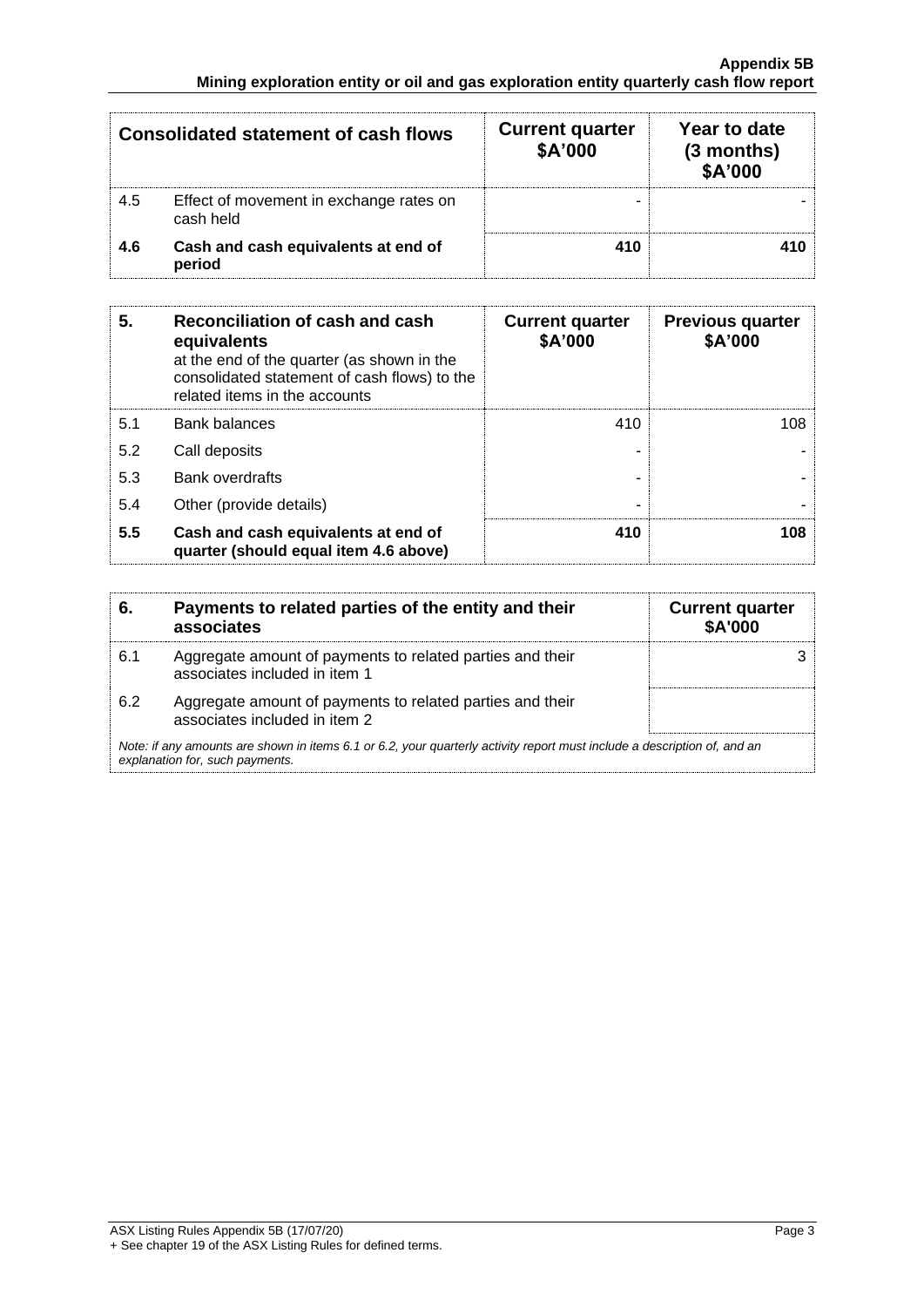| 7.  | <b>Financing facilities</b><br>Note: the term "facility' includes all forms of financing<br>arrangements available to the entity.<br>Add notes as necessary for an understanding of the<br>sources of finance available to the entity.                                                                                                                                                                                                                                                                            | <b>Total facility</b><br>amount at quarter<br>end<br>\$A'000 | Amount drawn at<br>quarter end<br>\$A'000 |  |
|-----|-------------------------------------------------------------------------------------------------------------------------------------------------------------------------------------------------------------------------------------------------------------------------------------------------------------------------------------------------------------------------------------------------------------------------------------------------------------------------------------------------------------------|--------------------------------------------------------------|-------------------------------------------|--|
| 7.1 | Loan facilities                                                                                                                                                                                                                                                                                                                                                                                                                                                                                                   |                                                              |                                           |  |
| 7.2 | Credit standby arrangements                                                                                                                                                                                                                                                                                                                                                                                                                                                                                       |                                                              |                                           |  |
| 7.3 | Other (please specify)                                                                                                                                                                                                                                                                                                                                                                                                                                                                                            | 750                                                          | 750                                       |  |
| 7.4 | <b>Total financing facilities</b>                                                                                                                                                                                                                                                                                                                                                                                                                                                                                 | 750                                                          | 750                                       |  |
| 7.5 | Unused financing facilities available at quarter end                                                                                                                                                                                                                                                                                                                                                                                                                                                              |                                                              |                                           |  |
| 7.6 | Include in the box below a description of each facility above, including the lender, interest<br>rate, maturity date and whether it is secured or unsecured. If any additional financing<br>facilities have been entered into or are proposed to be entered into after quarter end,<br>include a note providing details of those facilities as well.                                                                                                                                                              |                                                              |                                           |  |
|     | The Company has arranged the forward payment of its estimated 2020 R&D tax rebate<br>through Innovative Technology Funding Pty Ltd. The advance is for up to \$750,000 being<br>80% of its expected tax rebate resulting from eligible R&D expenditure for the current<br>financial year. The principal and accrued interest (at 15% p.a.) for the facility is repayable<br>out of the actual tax refunded. The facility is for a maximum of 12 months and is secured<br>against the Company's R&D offset rebate. |                                                              |                                           |  |

| 8.  | Estimated cash available for future operating activities                                                                                                                                                                                                                           | \$A'000 |
|-----|------------------------------------------------------------------------------------------------------------------------------------------------------------------------------------------------------------------------------------------------------------------------------------|---------|
| 8.1 | Net cash from / (used in) operating activities (item 1.9)                                                                                                                                                                                                                          | (1,061) |
| 8.2 | (Payments for exploration & evaluation classified as investing<br>activities) (item $2.1(d)$ )                                                                                                                                                                                     |         |
| 8.3 | Total relevant outgoings (item $8.1 +$ item $8.2$ )                                                                                                                                                                                                                                | (1,059) |
| 8.4 | Cash and cash equivalents at quarter end (item 4.6)                                                                                                                                                                                                                                | 410     |
| 8.5 | Unused finance facilities available at quarter end (item 7.5)                                                                                                                                                                                                                      |         |
| 8.6 | Total available funding (item $8.4 +$ item $8.5$ )                                                                                                                                                                                                                                 | 410*    |
| 8.7 | Estimated quarters of funding available (item 8.6 divided by<br>item $8.3$ )                                                                                                                                                                                                       | 0.39    |
|     | Note: if the entity has reported positive relevant outgoings (ie a net cash inflow) in item 8.3, answer item 8.7 as "N/A".<br>Otherwise, a figure for the estimated guarters of funding available must be included in item 8.7.                                                    |         |
| 8.8 | If item 8.7 is less than 2 quarters, please provide answers to the following questions:                                                                                                                                                                                            |         |
|     | Does the entity expect that it will continue to have the current level of net operating<br>8.8.1<br>cash flows for the time being and, if not, why not?                                                                                                                            |         |
|     | Answer: The Company does not expect to have the same level of net operating cash flows<br>in the coming quarters as the cash flows for the previous quarter included the<br>payment of significant accrued costs that are not expected to be incurred in the next<br>two quarters. |         |